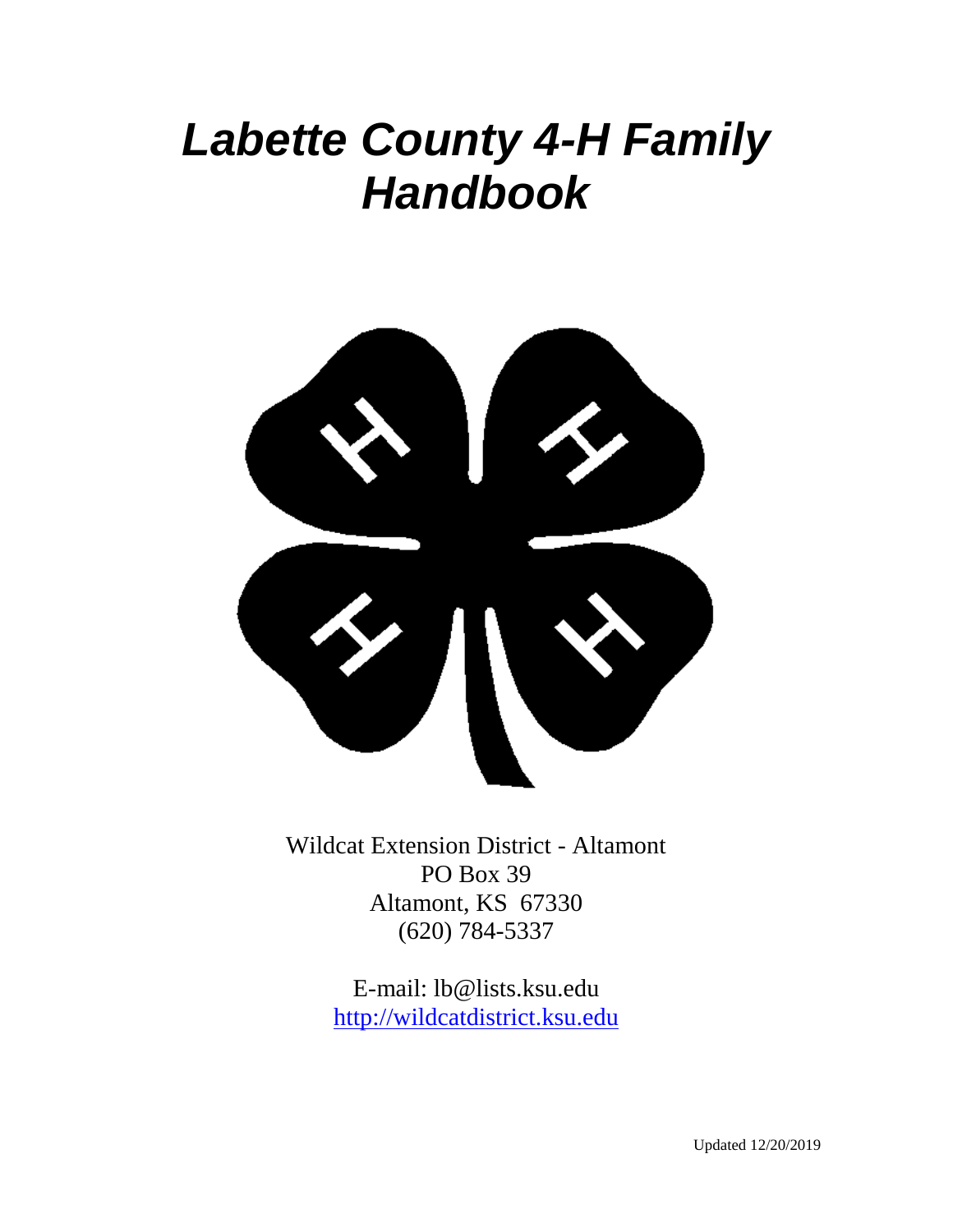Dear 4-H Family,

Welcome to 4-H! This handbook is designed to provide introductory information about the 4-H program and what it involves. The goal of 4-H is to provide every member with opportunities to experience and explore new interests and master skills that will help them to grow into positive and productive citizens.

4-H is about hands-on learning, leadership, citizenship, decision making, goal setting, career exploration, record keeping and much, much more.

You will find that 4-H is a family oriented organization. It is hard for members to reap the full benefit of 4-H without the involvement of caring adults. Your level of involvement is up to you.

If you have any questions about the Wildcat Extension District 4-H program in Labette County, please contact our office at; 524 Huston St, Altamont, KS. Our phone number is (620) 784-5337 or we can be reached by email at, [cjcomstock@ksu.edu](../cjcomstock@ksu.edu) or a great source of information is our website [www.wildcatdistrict.ksu.edu](http://www.wildcatdistrict.ksu.edu/)

We appreciate your interest in the 4-H program and hope you have a great 4-H experience!

# District Extension Agents

|              | Altamont:   Girard:        |                                               | Independence:   Fredonia:     |  |
|--------------|----------------------------|-----------------------------------------------|-------------------------------|--|
| Director     |                            |                                               |                               |  |
| 4-H & YD     |                            | Cara Comstock Will Morris                     | Katie Townsend   Cheri Nelsen |  |
| <b>FCS</b>   |                            | Julie Smith   Tara Solomon-Smith Barbara Ames |                               |  |
| Ag           | Wendie Powell James Coover |                                               | <b>Adaven Scronce</b>         |  |
| Horticulture |                            | <b>Jesse Gilmore</b>                          |                               |  |

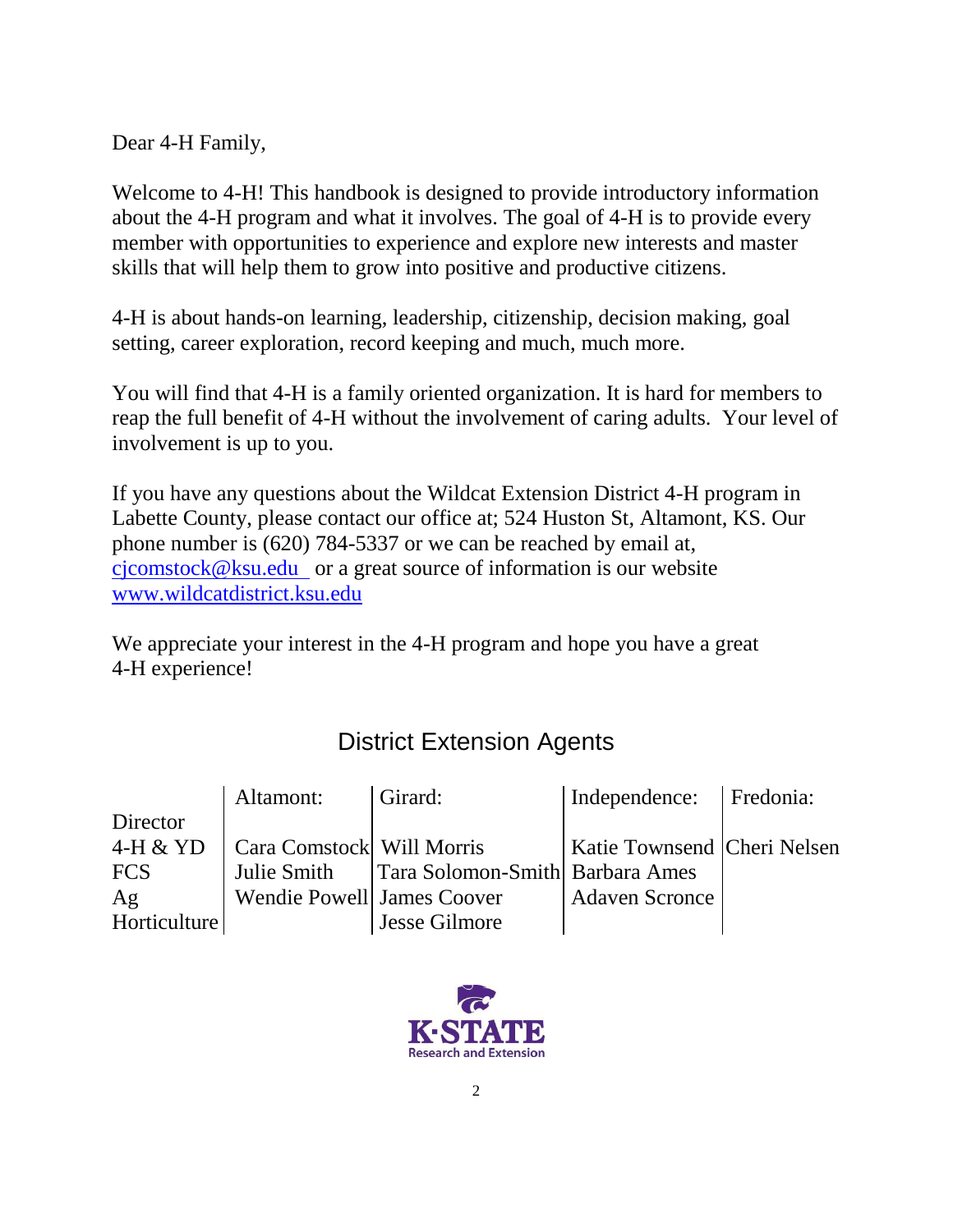4-H Motto: "To Make the Best Better."

4-H Pledge:

I pledge My Head to clearer thinking, My Heart to greater loyalty, My Hands to larger service, And my Health to better living, For my club, my community, My country and my world.



...To Make the Best Better.

4-H Colors: Kelly Green & White – Green symbolizes nature's most common color and represents life, spring-time and youth. White symbolizes purity.



4-H Emblem: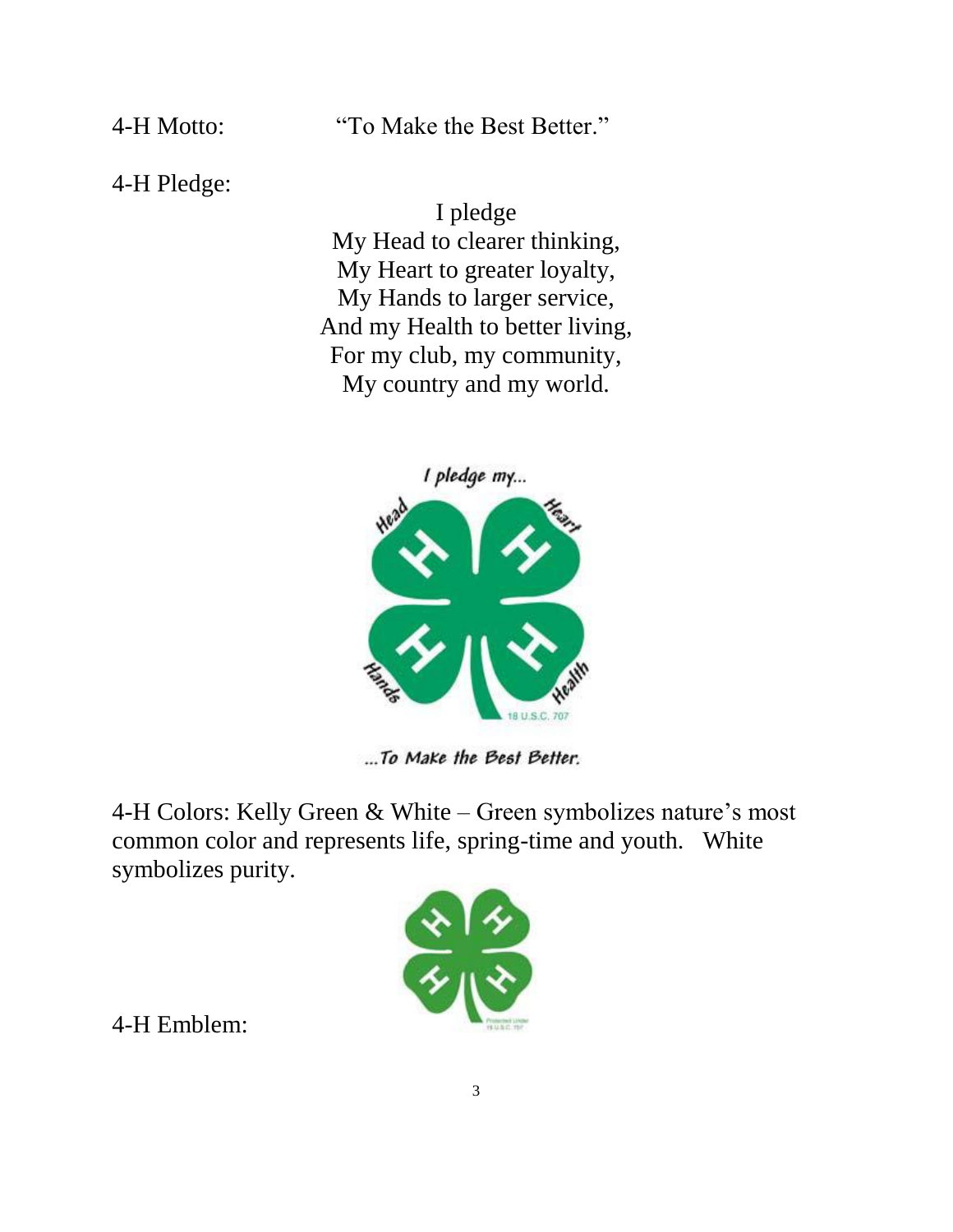# What is 4-H

While 4-H had its beginnings in rural America, it now serves youth in all communities: urban, suburban as well as rural. Kansas 4-H is open to all youth between the ages of 7 and 18.

4-H is a nationwide program led by state land-grant universities in cooperation with local county extension councils. In Kansas, 4-H is the largest youth educational program, aside from public schools.

Each of the four H's on the clover represent ways youth can grow and develop in 4-H.

#### **The four H's represent:**

Head-critical thinking, problem solving. Heart-self-discipline, integrity, communication. Hands-serving others. Health-choosing healthy lifestyles.

#### **4-H Clubs**

Project clubs, community clubs and SPIN clubs are the types of 4-H clubs that youth may join. Community clubs include youth who enroll in a variety of projects. Community clubs typically have structured business meetings, and emphasize community service, recreational activities and improving communication skills. In a project club, similar meetings and community activities are conducted with focus on a specific project. SPIN clubs meet for 6-8 weeks for a very specific project.

#### **4-H and Families**

4-H brings families together as they learn together. Families may plan meetings, events, projects and activities together. Family members may also serve as club leaders, project leaders, meeting helpers, transportation aides and in a variety of other ways. Parental involvement can help ensure the best learning experience for your child.

#### **4-H and the Community**

As part of the 4-H experience, 4-H members are encouraged to learn about and contribute to the betterment of their communities. 4-H utilizes a variety of community resources to enhance the educational experience of members. Those resources may include meeting places, guest speakers, volunteers and field trips.

#### **Projects**

In 4-H, youth learn by doing. Much of that learning happens through project experiences. From beef to bicycles...electricity to entomology...forestry to food science...photography to plant science...rabbits to rockets...Kansas 4-H offers many project areas designed to develop the wide range of interests that appeal to today's young people. In addition to subject-matter skills, many young people develop interests that last a lifetime.

#### **Life Skills**

Successful adults often credit their experiences in 4-H as turning points in their lives. They credit planning, organization and public speaking skills as essential to their success. The Kansas 4-H Program has played a leadership role in identifying the five life skills most needed to help young people. Skills learned in 4-H will last a lifetime:

- -A positive self-concept.
- -An inquiring mind.
- -A concern for the community.
- -Healthy interpersonal relationships.
- -Sound decision making.

#### **Volunteers**

The 4-H Program, like many other youth groups, relies heavily on volunteers, who are involved in nearly every aspect of the program. More than 16,000 volunteers work directly with 4-H youth throughout the year as club leaders and project specialists in Kansas. Another 3,500 assist with events, club organization and 4-H promotion.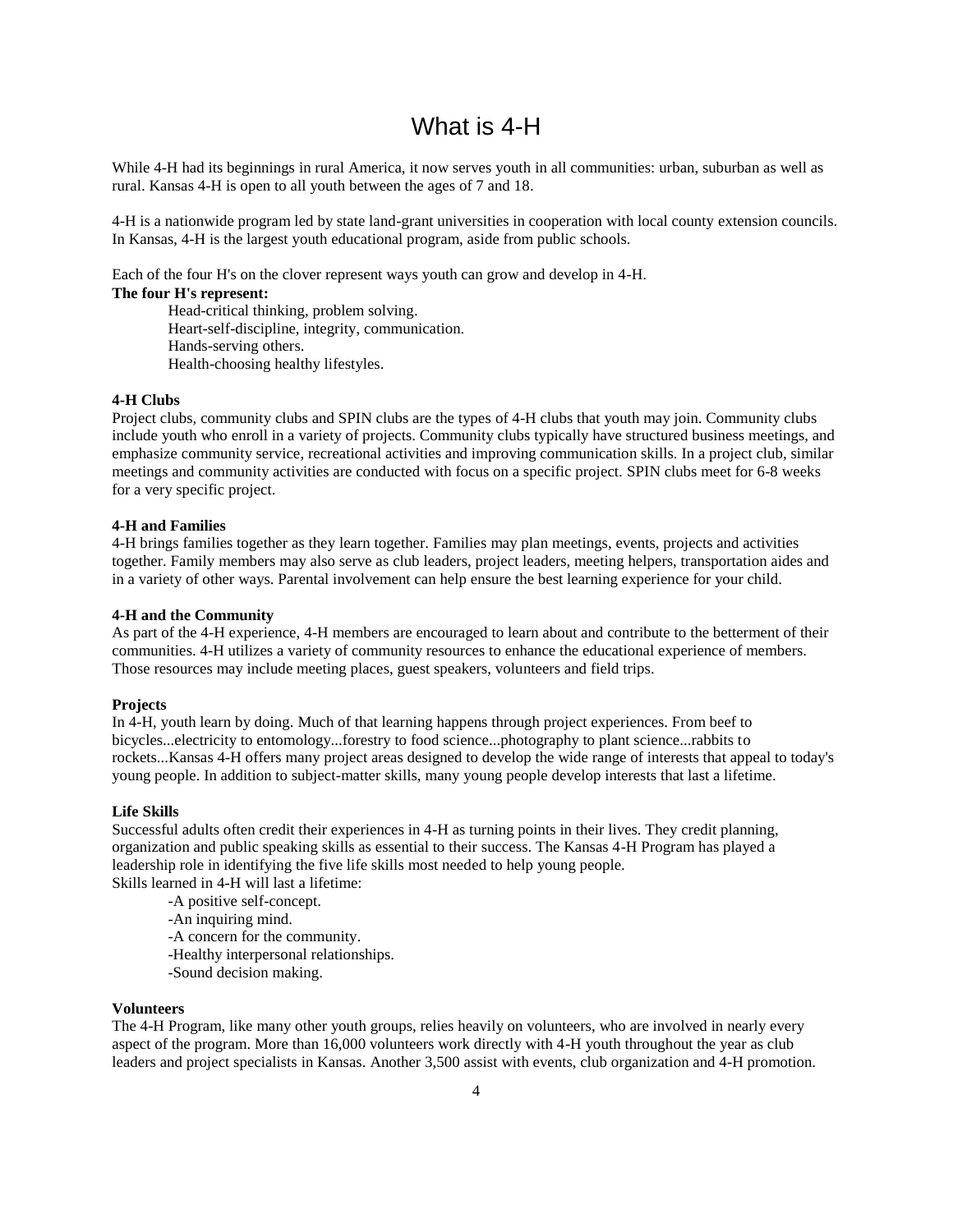# **Labette County 4-H Clubs**

#### **Altamont Rooters**

Meetings: WEEC (Altamont) Community Leaders: Kelsey Hanigan (620) 717-1818

**Chetopa Aggies**

Meetings: Mae Leslie Community Bldg Community Leader: Angela Forquer (620) 7171936 [angelaforquer@sbcglobal.net](mailto:angelaforquer@sbcglobal.net) David Schertz (918) 542-0369 [schertzdj@hotmail.com](mailto:schertzdj@hotmail.com)

[falkenmom@gmail.com](mailto:falkenmom@gmail.com)

[jls595@hotmail.com](mailto:jls595@hotmail.com)

[khanigan@usd506.org](mailto:khanigan@usd506.org)

[thereeds4@yahoo.com](../thereeds4@yahoo.com)

**Foland Fliers**

Meetings: Bartlett Grade School Community Leader: Melissa Falkenstien (620) 820-1567

**Horse Club (project club)**

Meetings: Parsons State Hospital Arena Community Leader: Gina Pearson (620) 423-3797 [Ginapearson70@yahoo.com](mailto:Ginapearson70@yahoo.com) Gina Dolechek (620) 605-8161 [scuba2899@yahoo.com](mailto:scuba2899@yahoo.com)

Summer:  $1^{\text{st}}$  &  $3^{\text{rd}}$  Monday

**Leib**

Meetings: Cross Timbers Church (Edna) Community Leaders: Kim Maxson (620) 423-5853 [ktan4007@yahoo.com](mailto:ktan4007@yahoo.com) 

 $4<sup>th</sup>$  Monday, 7:00 p.m.

**Midwest Ranchers** Meetings: Oswego Library

Community Leaders: Donna Strickland (620) 795-4469 [dsfun345@hotmail.com](mailto:dsfun345@hotmail.com) David & DeRhonda Newby (620) 423-6645 [dr\\_newby@yahoo.com](mailto:dr_newby@yahoo.com)

 $2<sup>nd</sup>$  Sunday, 5:00 p.m.

Crissy Reed (620) 820-1718

 $2<sup>nd</sup>$  Monday, 7:00 p.m.

 $1<sup>st</sup> Wednesday, 7:00 p.m.$ 

 $2<sup>nd</sup>$  Monday, 7:00 p.m.

Jessica Sorrell (620) 423-0943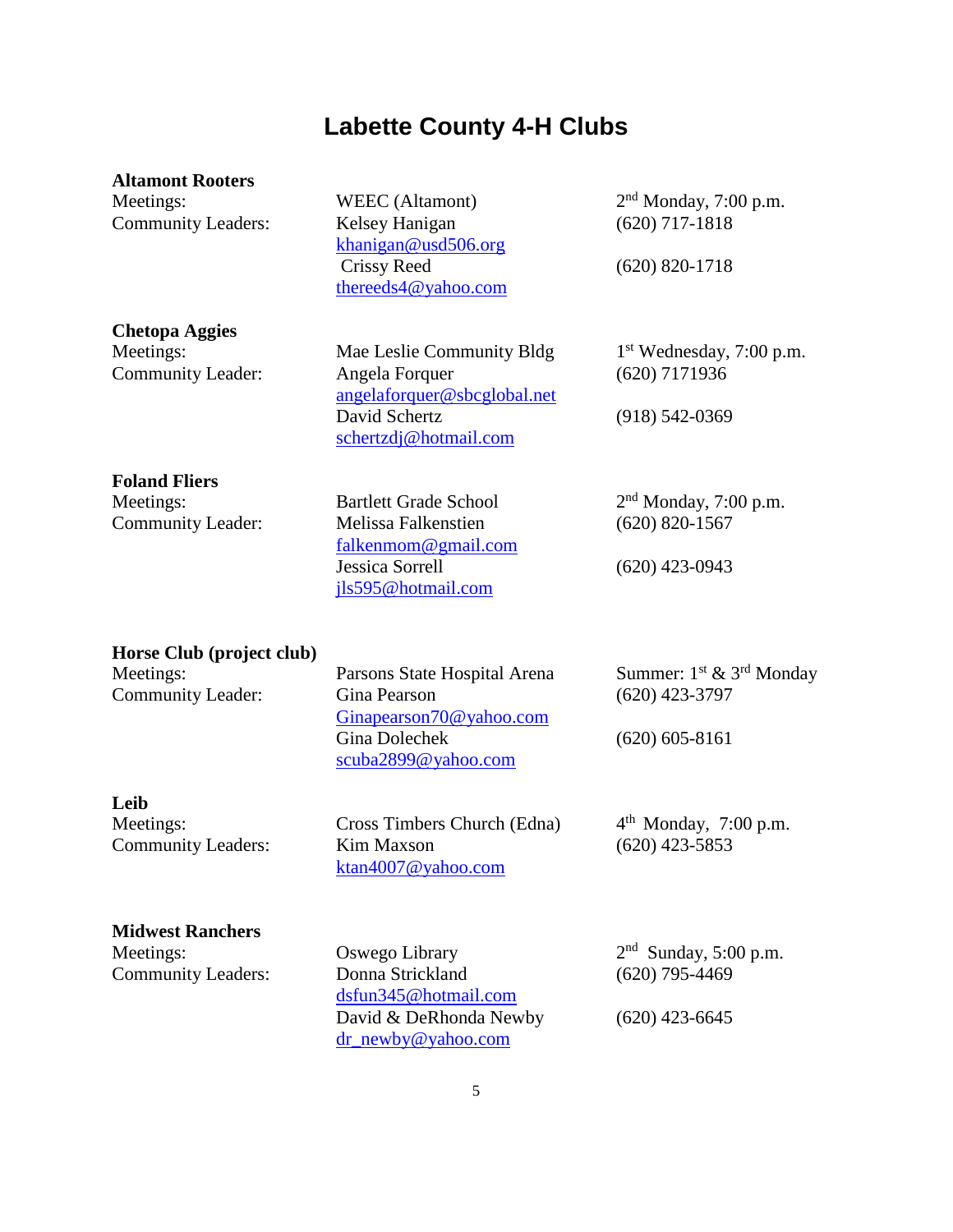|  |  | <b>Montana Road Runners</b> |
|--|--|-----------------------------|
|--|--|-----------------------------|

| IVIUIILAHA INJAU INUIIIICI 9<br>Meetings:<br><b>Community Leader:</b> | Neosho Heights Elem Oswego every other 3 <sup>rd</sup> Sunday, 4:00 p.m.<br><b>Therese Schmidt</b><br>teschmidt75@yahoo.com<br>Megan Baker<br>lilysmom25@live.com | $(620)$ 778-4764<br>$(620)$ 249-8358                                   |
|-----------------------------------------------------------------------|-------------------------------------------------------------------------------------------------------------------------------------------------------------------|------------------------------------------------------------------------|
| <b>Pumpkin Creek</b><br>Meetings:<br><b>Community Leader:</b>         | Mound Valley Community Cntr<br><b>Teresa Jones</b><br>skctjones@yahoo.com<br>Michelle Clevenger<br>michelleclevenger01@gmail.com                                  | $3rd$ Tuesday, 7:00 p.m.<br>$(620)$ 778-4217<br>$(620)$ 252-8111       |
| <b>Shooting Sports (project club)</b><br>Air Rifle & Small Bore:      | <b>Tim Pearson</b><br>tpearson@wilbert.com                                                                                                                        | $(620)$ 423-9681                                                       |
| <b>Sunflower</b><br>Meetings:<br><b>Community Leaders:</b>            | Cross Timbers Church (Edna)<br>Christina Beason<br>rcbeason@ckt.net                                                                                               | $2nd$ Monday, 6:30 p.m.<br>$(620)$ 252-9043                            |
| <b>Thrifty Thrivers</b><br>Meetings:<br><b>Community Leaders:</b>     | <b>First Baptist Church (Parsons)</b><br><b>Bethany Dusher</b><br>dwdusher@yahoo.com<br>Shandi Kepley<br>jlbigen@msn.com                                          | 3 <sup>rd</sup> Monday, 7 p.m.<br>$(620)$ 605-9757<br>$(620)$ 778-6006 |
| <b>Timber Hill</b><br>Meetings:<br><b>Community Leaders:</b>          | Dennis Community Center<br>Gina Pearson<br>ginapearson70@yahoo.com<br>Kimy Nash<br>$k$ imylnash@gmail.com                                                         | $3rd$ Tuesday, 7 p.m.<br>$(620)$ 423-3797<br>$(620)$ 332-3794          |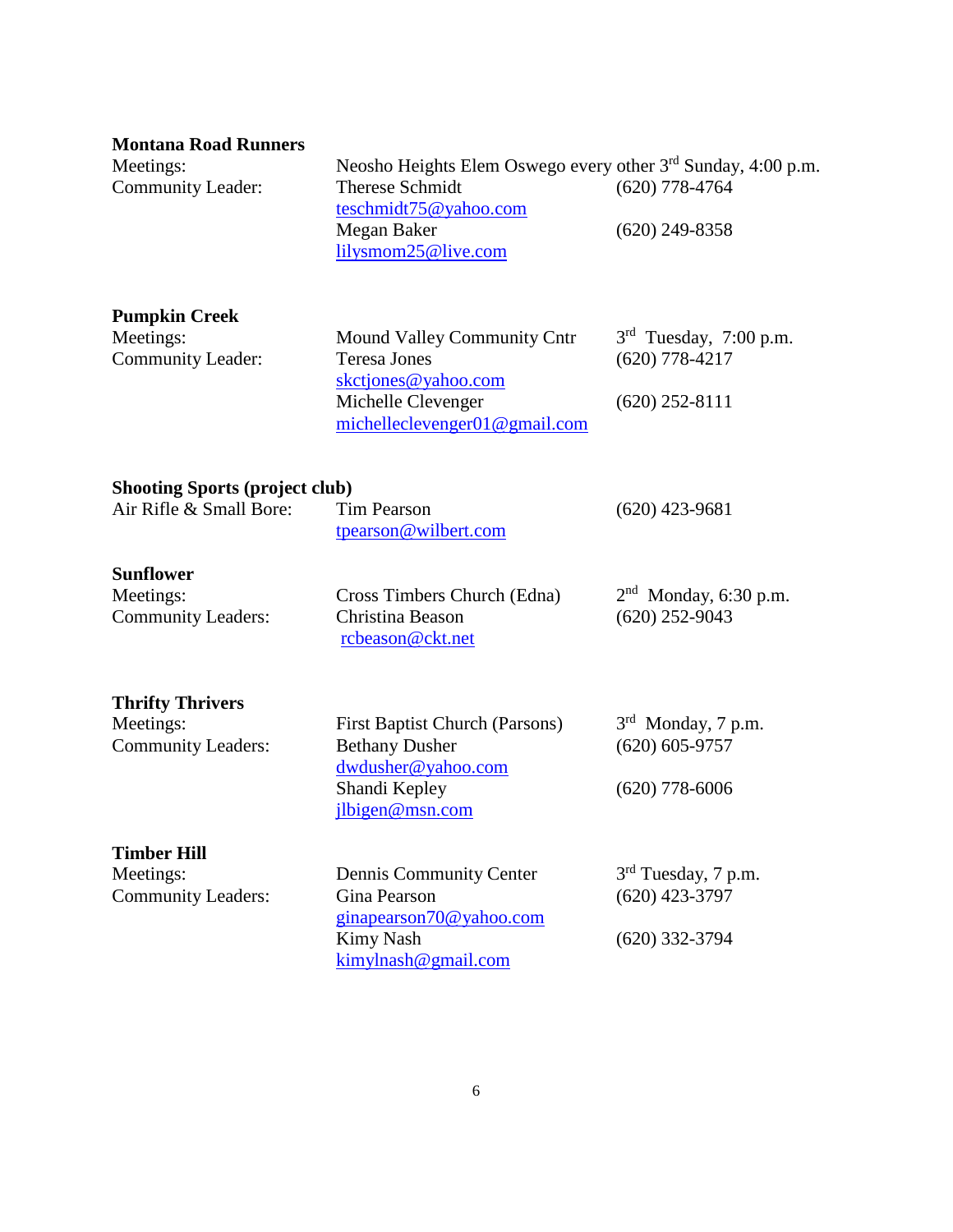# **What are 4-H club meetings like?**

A meeting includes business, educational program and recreation. 4-H meetings normally last 1 to  $1\frac{1}{2}$  hours.

Meetings may have:

Demonstrations - "Show and Tell" type presentations where the 4-H'ers share some of the things they've learned in their projects. Most consist of three parts: Introduction - explains the purpose of the demonstration Body - outlines subject step by step Summary - reviews important points and gives opportunity for questions

Illustrated Talks - Differ from demonstrations in that they tell how rather than show how. Charts, models and other visuals are important for illustrated talks.

Project Talks - Project talks are given about the member's projects. The project talk can relate things experienced in the project, or give information relating to the project.

Business Meeting - The business portion of the meeting should be short and snappy. It is a small democracy in action. It presents the opportunity for group consensus and parliamentary procedures to be learned and practiced.

Recreation & Refreshments - Most likely your recreation leader(s) will have an activity or game planned. Some clubs serve refreshments at meetings. Most often different families are host each month. The learning experience for the members who select, prepare and serve the refreshments is the prime concern.

Conducting the Meeting - The officers of the club and 4-H members are the ones responsible for conducting the meeting. Adult leaders of the club serve as advisors when needed by the 4-H'ers.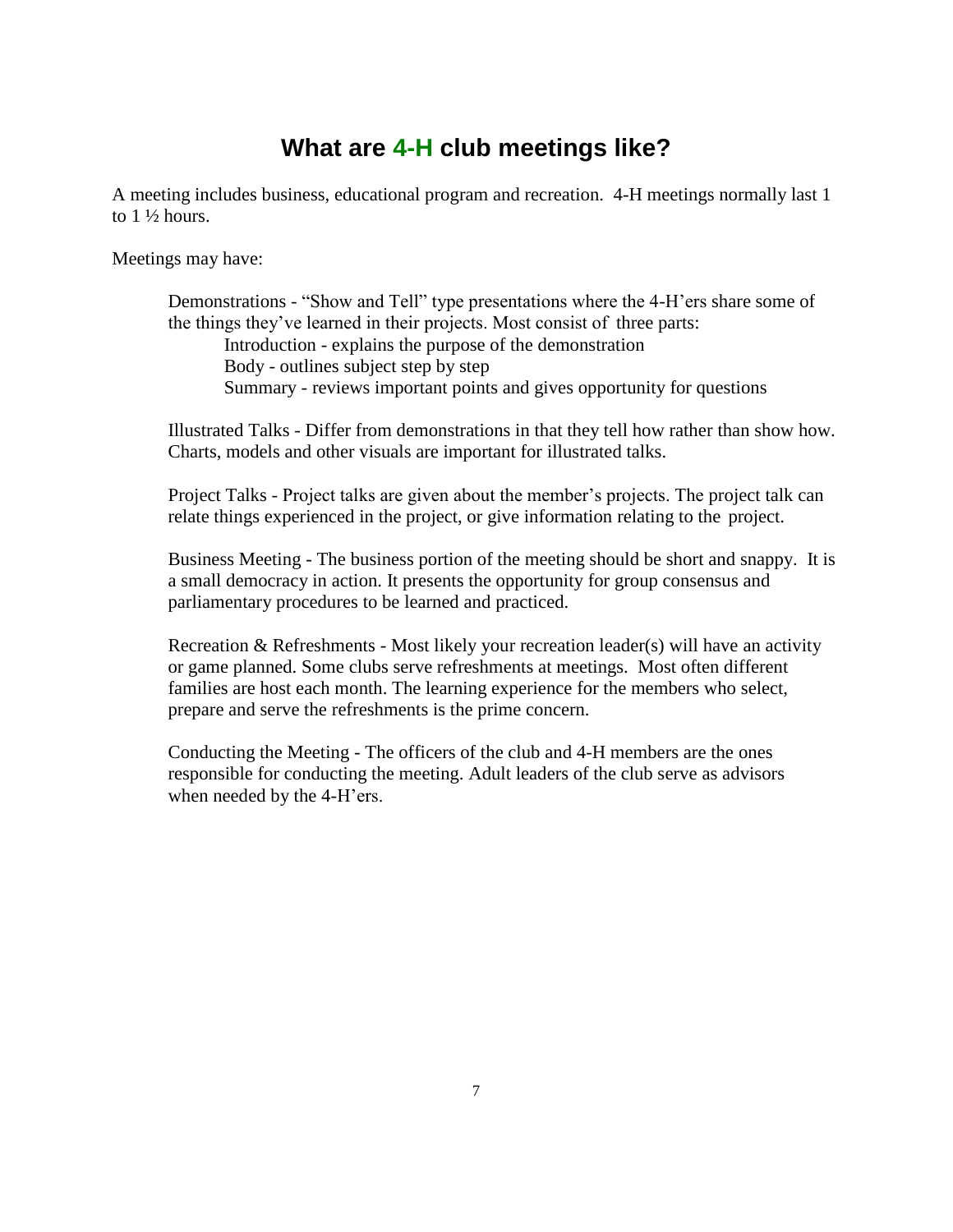# **Who's Who in 4-H**

### 4-H Member

Any child 7-18 years of age by January 1 of the current year (latest birth date December 31) who enrolls in 4-H Online at <http://bit.ly/1GNWCQg> and meets the club requirements is eligible for membership in 4-H.

### Community Club Leader

An adult certified volunteer who is responsible for the organizational part of the club.

### Project Leader

A certified volunteer who helps to teach 4-H members their hobby or skills. This person is often a 4-H parent, Jr. Leader, or a person from the community who agrees to help with a project in which they have knowledge.

### Jr. Project Leader

A 4-H member who is 12 years old and enrolled in the leadership project. They take an active part in helping the younger members in the club. By doing this, they grow, mature and learn leadership skills. They are encouraged to complete the Volunteer Process.

### Parents

The important ingredient to the success a child will have in the 4-H program. Parents are encouraged to attend monthly meetings and project meetings with their child. All county-wide events are open and parents are encouraged to attend.

### 4-H Council

4-H Clubs each have two youth representatives and two adult representatives for this group. They meet four times a year. The group plans 4-H activities, events that take place on a countywide basis and implements a county wide fund raiser.

### 4-H Program Development Committee (PDC)

This group is an elected body of 18 people district wide (6 from each county). They are responsible for the youth development program direction on a district-wide basis. They implement and help carry out new programs and suggest improvements for 4-H and other youth programs conducted by the Extension Service.

### County Extension Agents

These are the professionals who cooperatively bring research based information from Kansas State University. Wildcat Extension District currently has 3 4-H & Youth Development Agents and 1 4-H Program Assistant, 3 FCS Agents, 1 Horticulture Agent, 3 Agriculture Agents, 1 EFNEP Agent and 6 program assistants. The Labette office is located at 524 Huston, Altamont (620) 784-5337. Check us out on line @ [www.wildcatdistrict.ksu.edu](http://www.wildcatdistrict.ksu.edu/)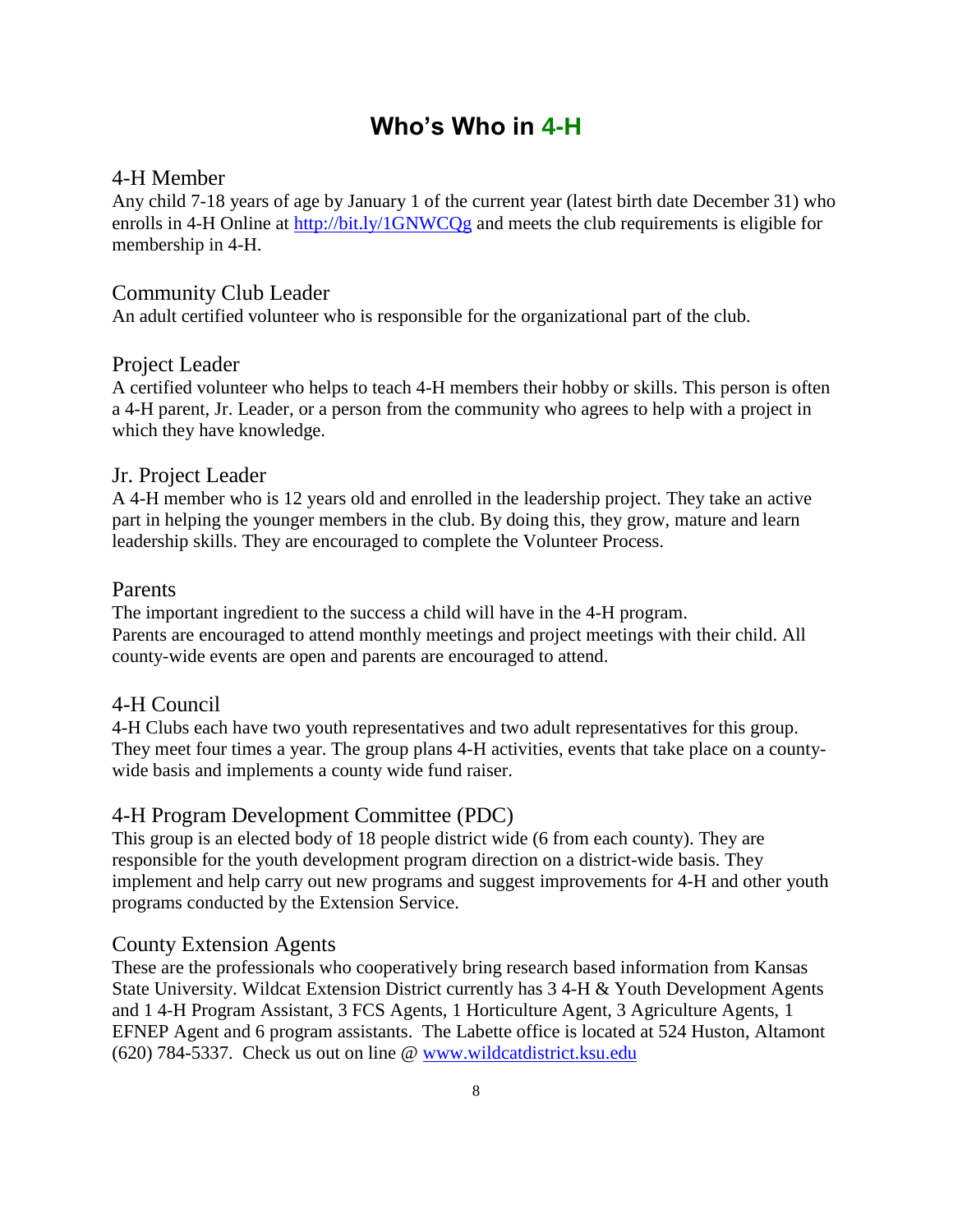# Age for Membership

Regular 4-H membership in Kansas is open to all boys and girls when they turn 7 before January 1<sup>st</sup> up to 18 years of age as of January 1 of the current year.

### Enrollment Timeframe

Youth may join any time during the 4-H year however Labette County youth must re-enroll by January  $31<sup>st</sup>$  of the current 4-H year and new members by March  $1<sup>st</sup>$  of the current 4-H year to participate in the Labette County Fair. Market livestock project choice must be made before the time of nomination. To enroll go to 4-H Online at <http://bit.ly/1GNWCQg>

### Residence

Kansas youth typically enroll in 4-H in the county in which they reside. Although, a 4-H member may choose to participate in another county they can only enroll and exhibit in one county. Decisions regarding 4-H membership in a non-resident county (a county you do not live in), rest with the County Extension Board in the receiving county. Their decisions are final.

#### DEADLINES!

Submitting things on time and following the rules is part of the 4-H learning experience. Individuals not complying with these expectations may lose awards and privileges. Members not complying with established and published dates and deadlines for exhibition may be denied participation privileges as well as premiums or awards for the project. Read your 4-H Newsletter carefully and follow these deadlines.

### What are 4-H projects?

Projects include hands-on learning experiences that teach many basic skills. Here are some of the areas you can learn about through 4-H.

| Clothing $&$ Textiles | Dairy Cattle          | Dog Care               |
|-----------------------|-----------------------|------------------------|
| Entomology            | <b>Family Studies</b> | <b>Fiber Arts</b>      |
| Forestry              | Geology               | Goats                  |
| Home Environment      | Horse                 | Judging                |
| Performing Arts       | Pets                  | Photography            |
| Poultry               | Public Speaking       | Rabbits                |
| Self-Determined*      | Sheep                 | <b>Shooting Sports</b> |
| Space Technology      | Swine                 | Visual Arts & Crafts   |
| Woodworking           |                       |                        |
|                       |                       |                        |

**\****Self-Determined: Can be anything that interests the 4-H'er, but does not fit into another category i.e.: clowning, computers, collecting, any hobby turned into a project.*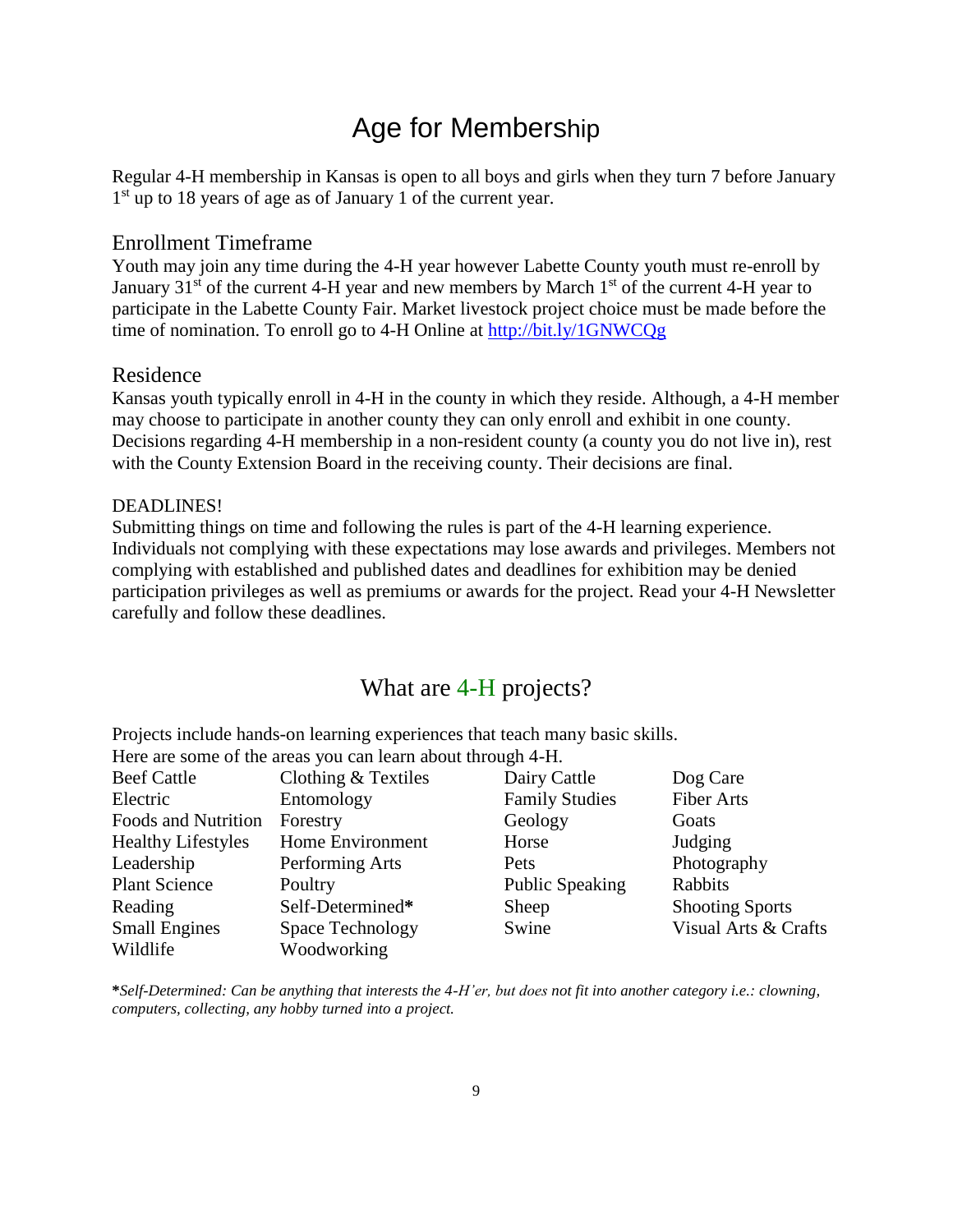## What Are Project Leaders and What Do They Do?

4-H Project Leaders are people who have an interest in one particular project area. They are willing to share their time, talents and efforts with a small group of 4-H'ers. *YOU could be a Project Leader!* It doesn't take an expert in photography to be a photography leader, the same with most all projects. One of the most important ingredients for project leaders is that they be sincerely interested in working with youth. If you are considering being a project leader, visit with your club's community leaders. A leader must fill out a Volunteer form as well as complete several more steps before working with the youth.

## Record Keeping in 4-H

The fact that most youth and adults do not enjoy record keeping does not diminish the value of developing those skills. A good 4-H record is a measuring stick to help measure progress and stimulate self improvement. 4-H records can reflect accomplishments and, therefore, serve as a basis for trips and awards.

THE 4-H YEAR RUNS FROM OCTOBER 1 TO SEPTEMBER 30 OF EACH YEAR

### What are the Different Records?

4-H'ers are asked to keep different types of records.

| 4-H Personal Page               | It contains space for a picture of the member, listing of<br>(Annual Record Sheet) the 4-H story. A new annual record<br>sheet is issued each year.                                                                                                      |
|---------------------------------|----------------------------------------------------------------------------------------------------------------------------------------------------------------------------------------------------------------------------------------------------------|
| <b>Permanent Record</b>         | The summary of all projects, exhibits made, offices held, events<br>attended and other participation for the entire year is made on<br>the permanent record. Only one such record sheet is necessary<br>for all the years that a person may be a member. |
| Kansas Award<br>Portfolio (KAP) | This is a form which allows you to keep records while also<br>applying for awards at the end of the 4-H year. Seniors (age<br>$14-19$ ).                                                                                                                 |
| <b>General Record</b>           | Used by 13 and under which consists of project sheets.                                                                                                                                                                                                   |
| Livestock Project               | Additional sheet needed with the General Record for livestock.                                                                                                                                                                                           |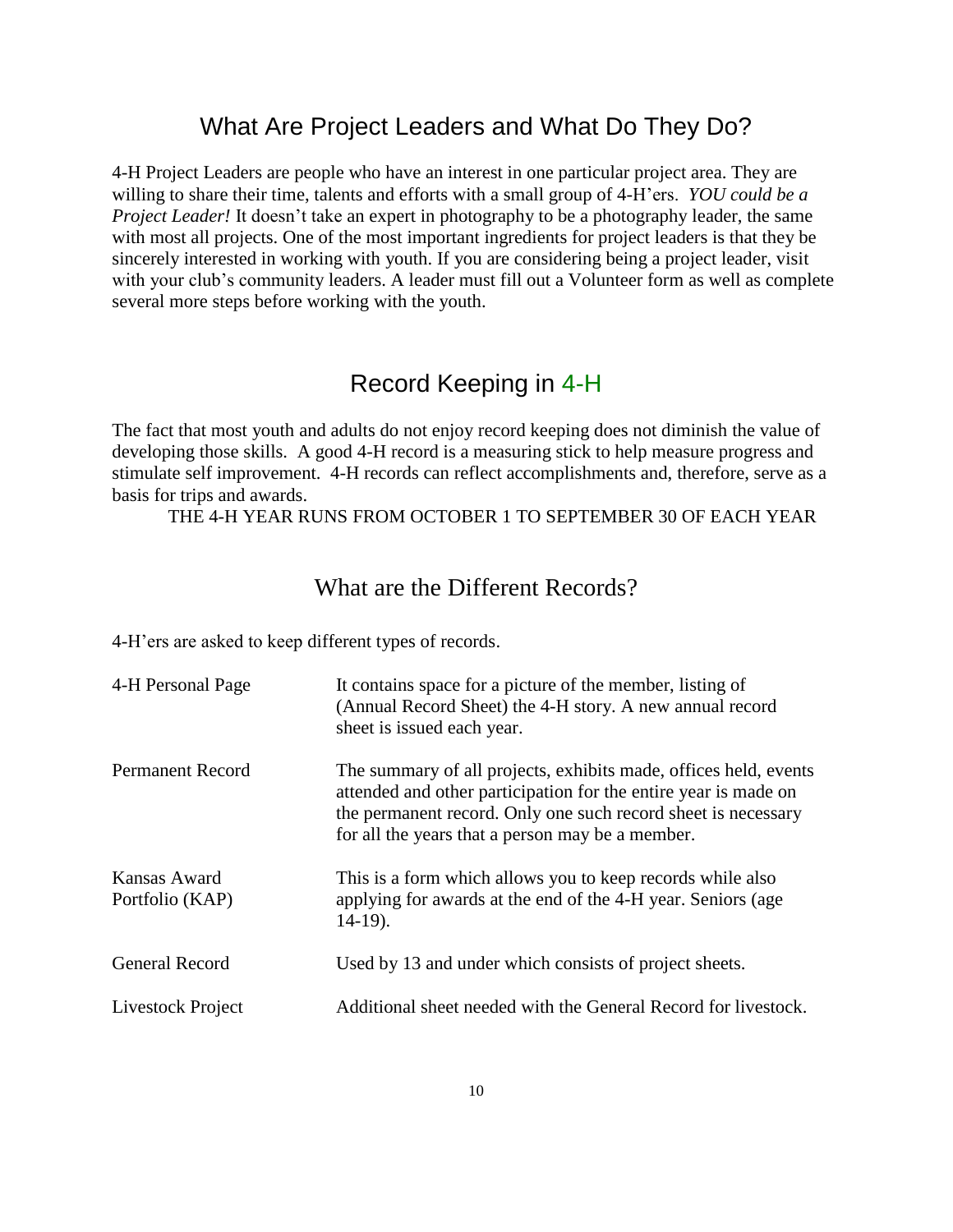# What 4-H Awards Are Available?

Awards are not an end in the 4-H program. The objective of awards is to encourage and further a youth's educational development and to help him or her look farther up the road of achievements. Some recognition and awards offered in the county are:

*4-H Sign* - Awarded to members when they join 4-H for the first time.

*4-H Achievement Pins* - Membership pins are awarded to members who complete one year of membership and meet minimum requirements. Bronze, Clover, Emerald, Silver, Silver Guard, Leadership, Gold, and Gold Guard are awarded to members based upon fulfilling goals stated. The Gold Guard is the highest award that can be presented a 4-H'er by the county. The applications for all of these awards are due the same time as the record book, generally September. Awards are presented at the Achievement Banquet in November. A 4-H member may receive only one pin per year. Generally, a member will earn the pins in the order listed. Under special circumstances a new member joining at an older age may want to skip beginning pins. Each pin requires that 4-H members attend a majority of the regularly scheduled club meetings.

- 1 4-H Membership Pin Awarded to members completing their first year. Members must attend one county-wide event or activity.
- 2 Bronze Achievement Pin 4-H'er must exhibit at County Fair or similar event, attend one club or county event, and turn in completed 4-H record book.
- 3 Clover Achievement Pin 4-H'ers must exhibit at the County Fair or similar event, present part of a program for at least one regularly scheduled club meetings, turn in completed 4-H record book and complete 3 of the optional requirements.
- 4 Emerald Achievement Pin 4-H'ers must exhibit at the County fair or similar event, present part of a program for at least one regularly scheduled club meeting, turn in completed 4-H record book, and complete 5 of the optional requirements.
- 5 Silver Achievement Pin 4-H'ers must have received the Emerald Achievement Pin, exhibit at the County fair or similar event, present part of a program for at least one regularly scheduled club meeting, turn in completed 4-H record book, and complete 7 of the optional requirements.
- 6 Silver Guard Achievement Pin 4-H'ers must have received the Silver Achievement Pin, exhibit at the County fair or similar event, present part of a program for at least one regularly scheduled club meeting, turn in completed 4-H record book, and complete 9 of the optional requirements.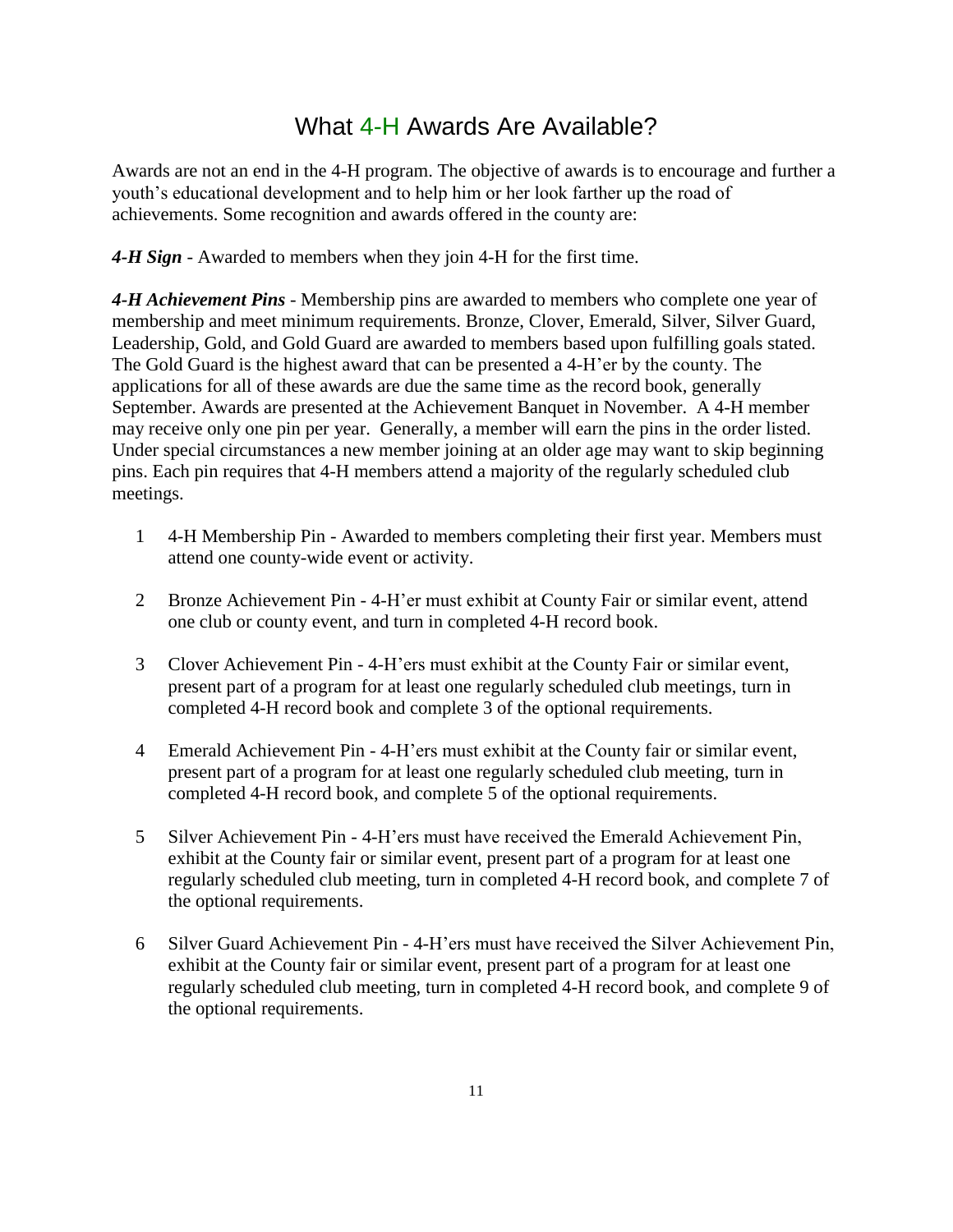- 7 Leadership Achievement Pin 4-H'ers must have received the Silver Guard Achievement Pin, exhibit at the County fair or similar event, present part of a program for at least one regularly scheduled club meeting, turn in completed 4-H record book, participate in a 4-H community service project and complete 11 of the optional requirements.
- 8 Gold Achievement Pin 4-H'ers must have received the Leadership and Silver Guard Achievement Pins, exhibit at the County fair or similar event, present part of a program for at least one regularly scheduled club meeting, turn in completed 4-H record book, participate in a 4-H community service project and complete 15 of the optional requirements.
- 9 Gold Guard Achievement Pin 4-H'ers must have received the Gold Achievement Pin, exhibit at the County fair or similar event, present part of a program for at least one regularly scheduled club meeting, enroll and participate in the Leadership project, turn in completed 4-H record book, participate in a 4-H community service project, complete 16 of the optional requirements.

*Key Awards* - Are presented to 4-H members that are 16 years old and older and meet the requirements. Selection is based upon all-around 4-H leadership and participation in local, county and state 4-H activities. Applications for this award should be obtained early in the year and are due at the end of August. The award is presented at the Achievement Banquet.

*County Champion Medals* - Selection is based on the completion of the record book. Record books are judged in September by leaders in another county. Awards are presented at the 4-H Achievement Banquet.

*Kansas Award Portfolio* - Also known as KAP's. 4-H members that are selected as County Project Champions based on their record books are eligible to advance to the area level and potentially, state level to be recognized as State Project Winners. 4-H members complete a KAP to compete on the area level. Each county may submit KAPs to the area level for consideration and each area may submit two KAP's to the state level screening, held in March. Recognition is given to the State Project Winners at the prestigious Emerald Circle Banquet held in June. KAP's are judged on the area level in January.

*4-H Scholarships* - Kansas 4-H has 42 scholarships that are given at the Emerald Circle banquet in June. Competition is stiff for these scholarships. The state 4-H website [www.ks4h.org](http://www.ks4h.org/) has the most up to - date information on the scholarships being offered and eligibility requirements. Scholarship applications are due in late February.

*Special Awards* – Labette County is able to present two youth with the William H. Danforth, I Dare You award at the 4-H Achievement Banquet. Emphasis for this award is placed on leadership given by the 4-H member at the local club level.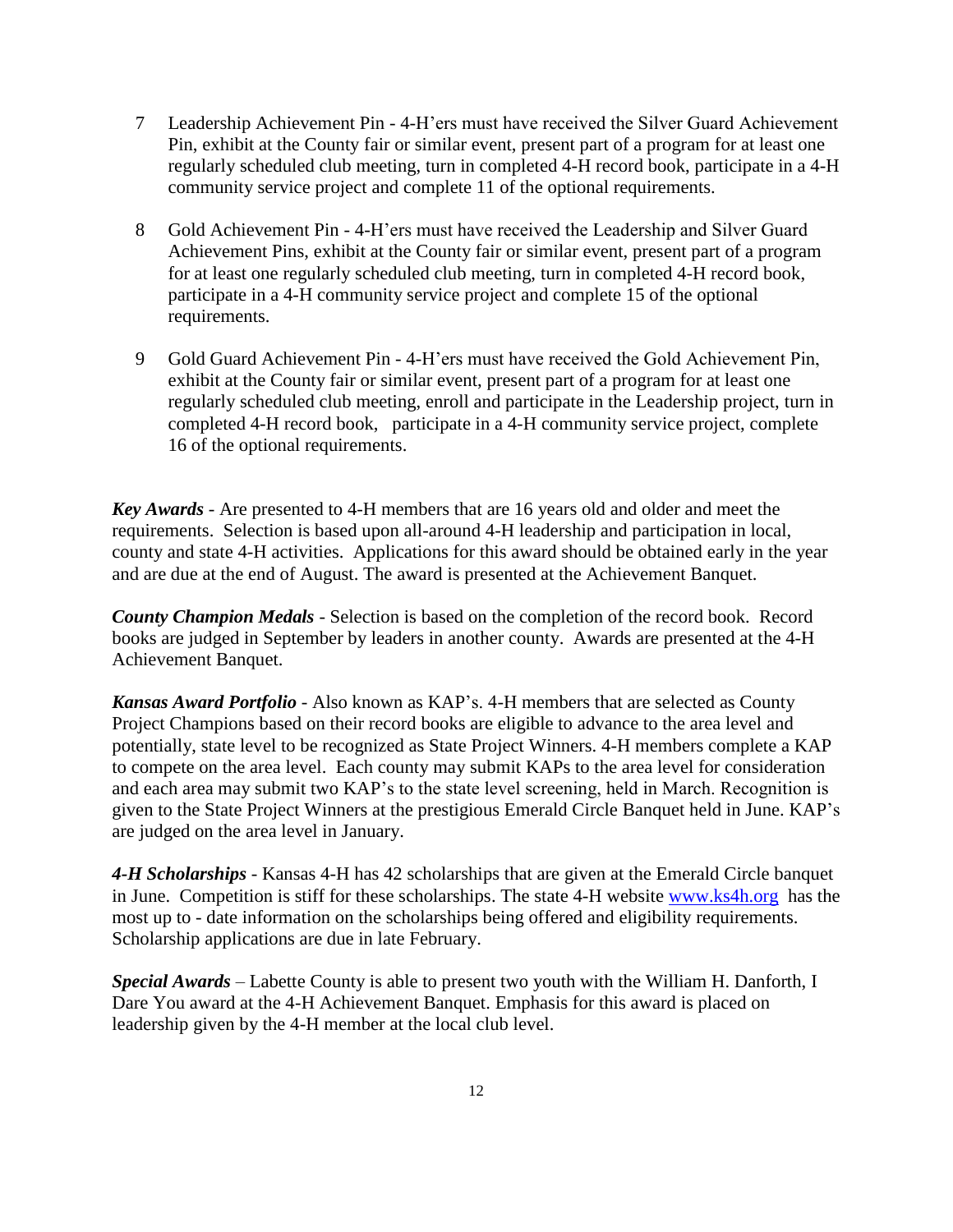# What 4-H Scholarships Are Available?

State & National Scholarships ranging from \$100 to \$1000 are available to outstanding 4-H members. Applications for these are due in the spring.

# What 4-H Trips Are Available?

*National 4-H* Four outstanding 4-H'ers from Kansas are selected to Conference and represent the state at this conference. Participants must be (Washington D.C.) High school seniors or college freshmen and excel in leadership, achievement and citizenship.

*Citizenship in Action* This event is held in February in Topeka. Members have a chance to meet with their area representatives and learn first hand how KS government works.

*Citizenship Washington Focus* All 4-H'ers 15-18 years of age (by Jan. 1 of the current Focus 4- H year) are eligible to apply for this 11 day citizenship learning experience to Washington, D.C. 4-H'ers from across the state travel together and see awesome sights along the way.

*National 4-H Congress* This trip is offered to State project winners. The Congress site rotates throughout the country.

# 4-H Camps

Sunny Hills is a multi county camp held at Rock Springs Ranch near Junction City, KS each June. Campers must be in  $3<sub>rd</sub>$  to  $7<sub>th</sub>$  grade to participate. Counselors must be Sophomore to Senior in high school for the upcoming school year.

Greenbush Camp is for 4-H members age 7-9 of the current 4-H year. This is an overnight camp at the Greenbush facility near Girard, KS. Counselors must be 14 years of age as of January 1.

# 4-H Discovery Days

Discovery Days is held at Kansas State University in early June. Youth (not just 4-H, any youth may attend) must be 13 years and older, leaders and parents are invited to attend. The focus of the event is to help you DISCOVER more about a project area, strengthen what you are learning and share with others.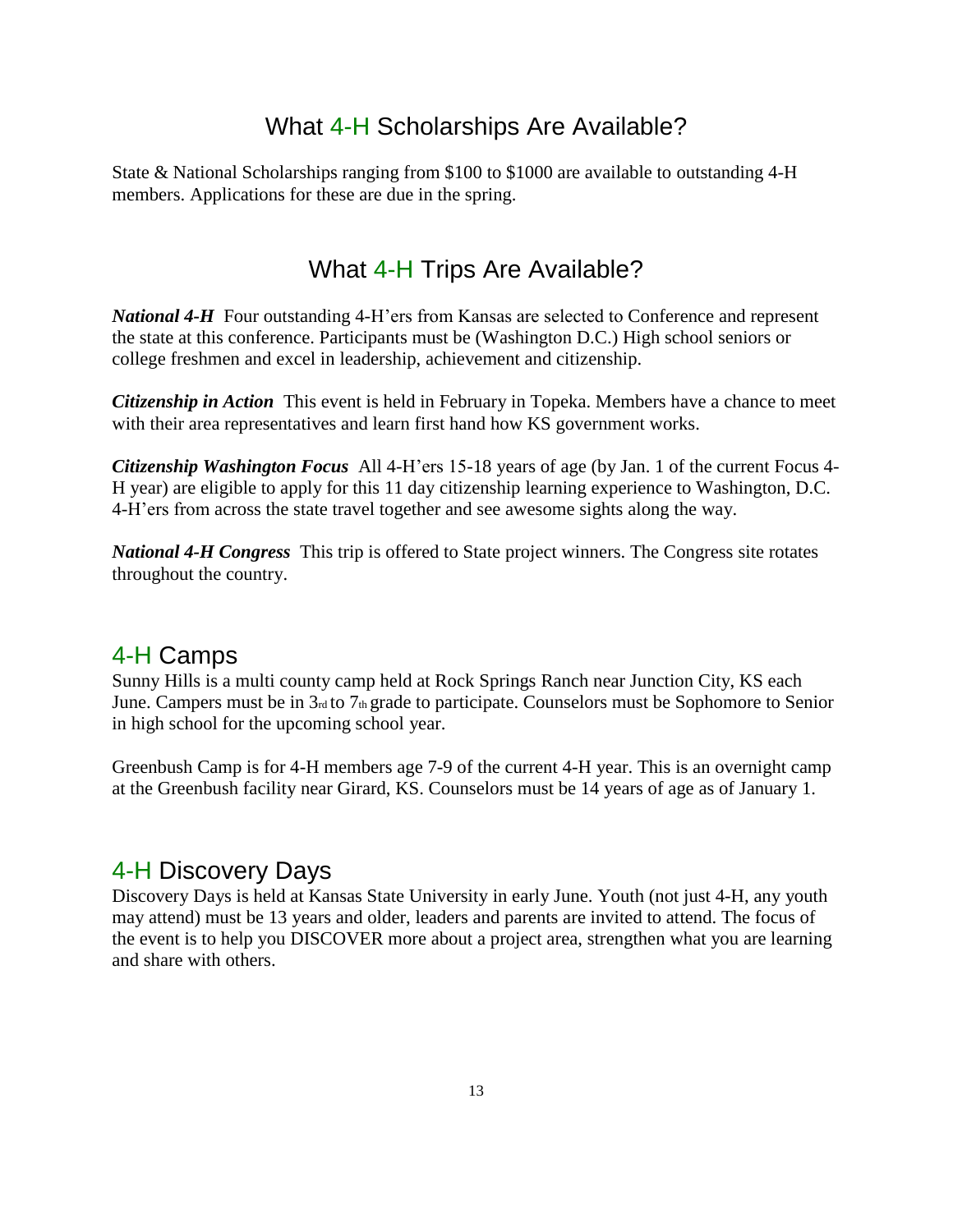# What do 4-H Ribbons Mean

Judging begins at the red ribbon level.

A RED RIBBON means that the project has met all the minimum standards for its class. The exhibit demonstrates that an honest effort has been put forth, and while there are visible signs of needed improvement, the skill level of the 4-H'er is going up.

A BLUE RIBBON means that the project has exceeded the minimum standard set for its class. The exhibit has small flaws where improvements can be made.

A PURPLE RIBBON means that the exhibit is outstanding in all of the standards set up for the project. If flaws are present they are only minor and usually invisible to the untrained eye.

Lastly is the WHITE RIBBON. In all 4-H competition, the white ribbon is probably the most misunderstood ribbon placing. A white ribbon means that, for whatever reason, the exhibit did not meet all of the minimum standards. A white ribbon **DOES NOT MEAN** that the exhibit is not worthwhile! In fact the white ribbon best demonstrates the meaning of 4-H; that the 4-H member has attempted a learned skill and demonstrated that skill in a public event.

# 4-H Council

4-H Council meets multiple times during the year to make decisions concerning 4-H activities in Labette County. Their primary purposes are:

To assist agents in providing and developing an adequate County 4-H Program To coordinate 4-H activities

To encourage and develop leadership

To provide an exchange of ideas for 4-H club work

To put into operation, the policy set forth by the District Executive Board, the Labette County Fair Board, and the 4-H Program Development Committee (PDC)

Each 4-H club can have up to four voting representatives. Representatives must be 2 youth and 2 adults as determined by the club. The 4-H Council plans 4-H activities and events that take place on a county-wide basis and is in charge of the Pork Bundle fund raiser.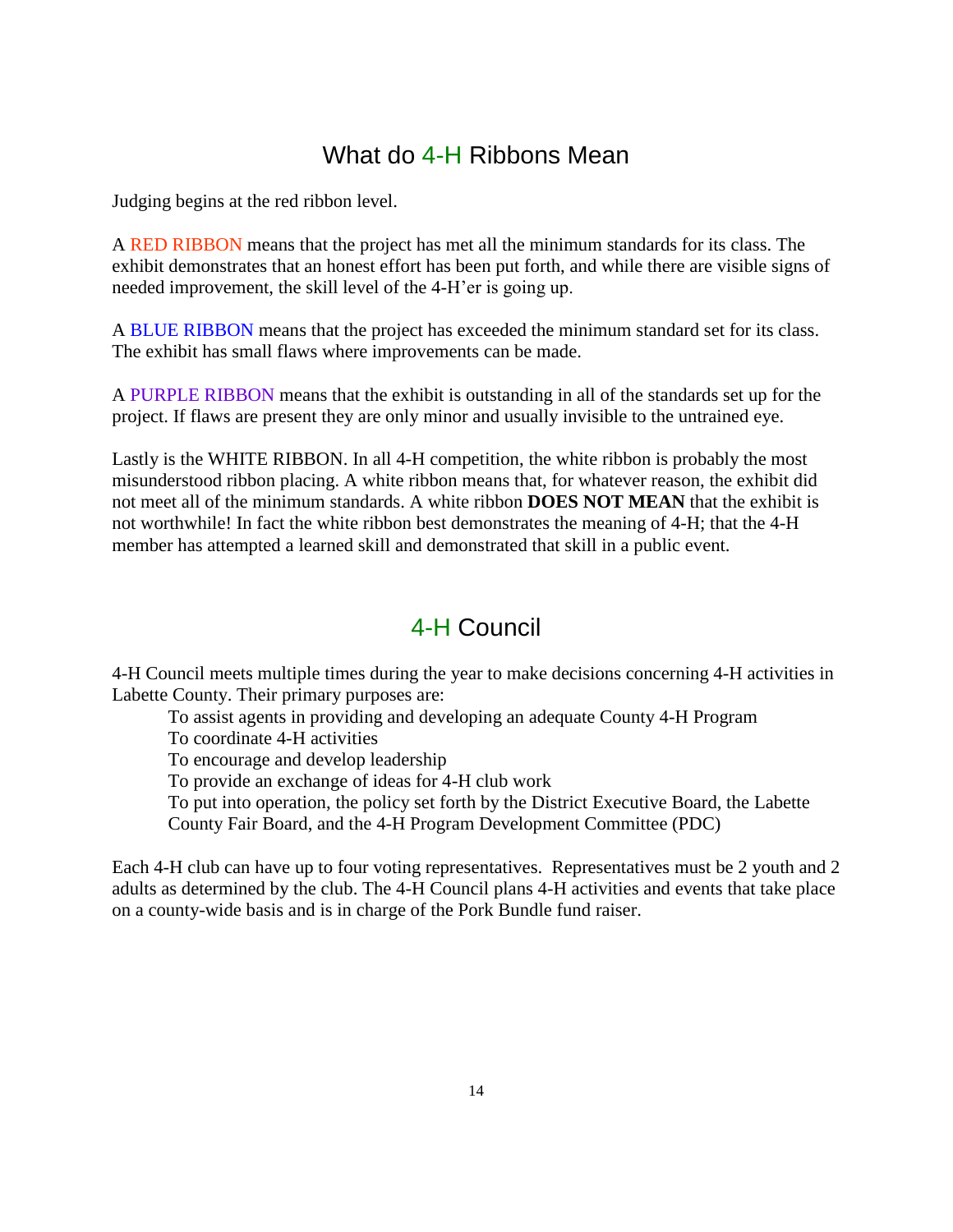# 4-H is a Family Affair

### Parents - Partners on the 4-H Team

4-H parents are the most important in their 4-H'ers lives. By making 4-H a family affair, you will be able to take an active role in your children's' activities. Few other programs allow children and their parents and other adults to work side by side, play together and watch each other develop skills and talents.

You need to know three things before many of you will be willing to cooperate with 4-H club work. They are:

- 1. What is expected of your children in 4-H;
- 2. What is expected of you as parents of a 4-H Club Member;
- 3. That you as a parent have an active, not passive, part in the 4-H Club's Leadership.

# Specific Areas of Parent Responsibility

### Enrollment

- Learn what 4-H is about, its purpose, its objectives. Assist your children in selecting projects they like, that they have the ability to do, and one for which you can furnish needed materials.
- Show a genuine interest and enthusiasm in 4-H and in your children.

### Club Meetings and Activities

- Encourage your child's participation in 4-H Club activities.
- See that your child has a way to get to club meetings and that they attend regularly.
- Attend club meetings with your child.
- Be willing to provide transportation for both your children and others. (Share this responsibility throughout the club year.)
- Be willing to volunteer for tasks that you can accomplish on the club and county level.

### Project Activities

- Give encouragement and guidance in your children's project work by showing enthusiasm and interest in their work with record keeping, KAP forms, demonstrations, judging, etc. Help them understand what to do - but give them the responsibility for the actual work that is to be done.
- Show an interest in the projects which they select and other events in which they participate.
- Inspire and encourage your boys and girls to keep up with their 4-H records and complete their work.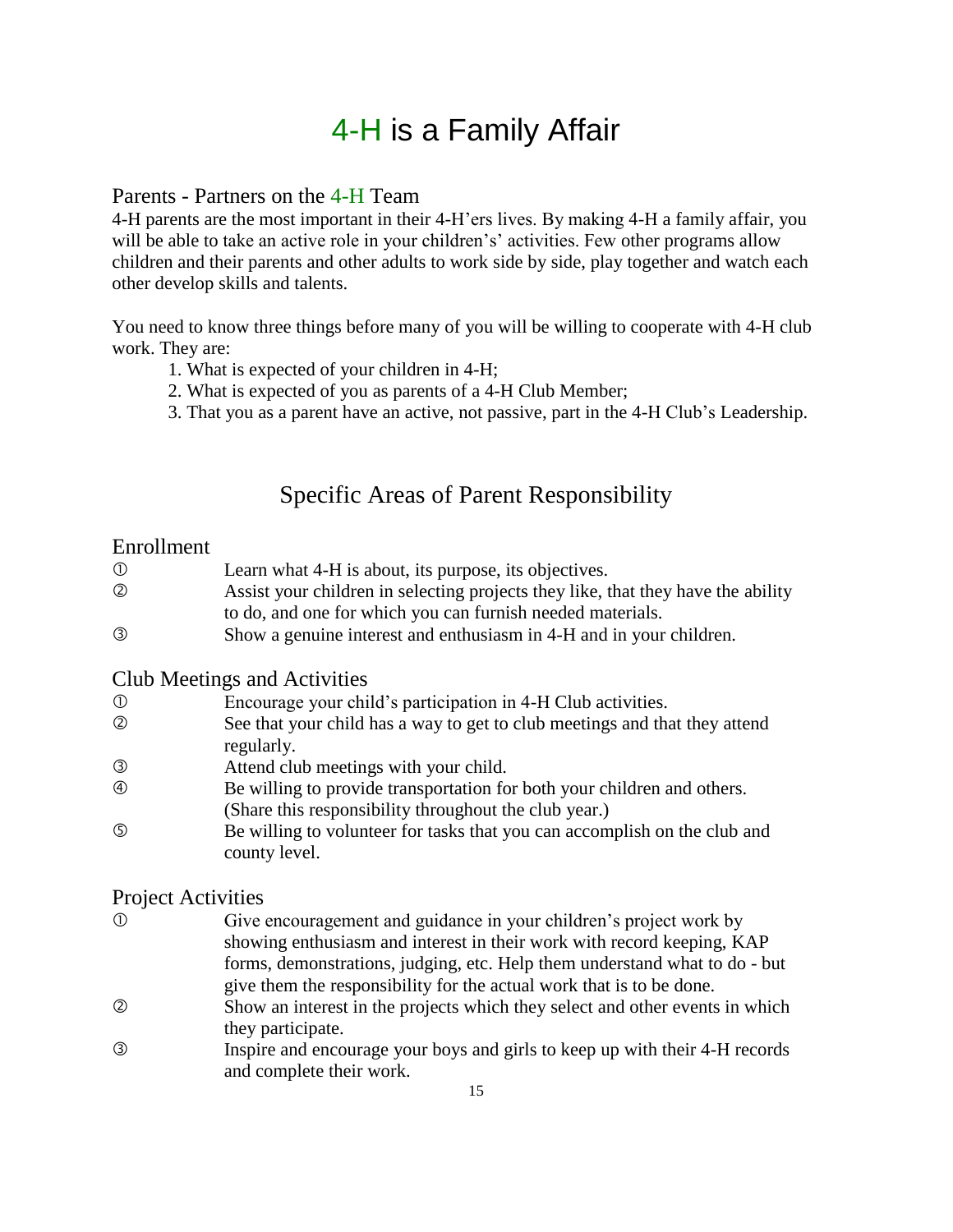| $\circledA$ | Provide for ownership and growth. Make it possible for your children to own |
|-------------|-----------------------------------------------------------------------------|
|             | their projects and help them plan for expansion of their project work.      |
| $\circledS$ | Share your talents & skills and become a 4-H Project Leader.                |

### Communication

| $\circled{1}$  | Keep in close touch with all members of the 4-H Leadership team and inform |
|----------------|----------------------------------------------------------------------------|
|                | and remind your children of communications that they have received.        |
| $^{\circledR}$ | Respond to correspondence from the Extension Office.                       |

### 4-H Activities

There are a wide variety of activities that are offered to 4-H members and their families. Participation in these activities are encouraged, but not required. For many activities there are pre-entry needs, and for some a cost to participate (especially trips). The following is a list of most of the activities offered on the local, county, state, national and international levels. More information is available in the 4-H newsletter, on the Wildcat Extension District <http://www.wildcatdistrict.k-state.edu/index.html> website or contact the Extension Office.

### Local Club Activities

*4-H Meetings* – Most Clubs meet monthly.

*Club Tours* - Tours provide an opportunity for 4-H'ers to "show and tell" their projects to other 4-H'ers and parents in their club. Another family activity may be included with the tour.

*Community Service Project* - The purpose of the club project is to perform a service to the community and to encourage unity and fellowship between club members.

*4-H Sunday* – Club attends church service as a group as well as actively participating.

Additional club activities are planned by the individual 4-H clubs. Visit with your club's leaders about the particular activities of your local 4-H club.

### County-wide Activities

*4-H Club Day* - 4-H'ers give presentations to share what they've learned in 4-H. Presentations include speaking (show and tell, project talks, illustrated talks, demonstrations) talent and musical numbers (solo and group), par law and model

meetings. This event is usually held in February. Top Blue recipients from 4-H Day have the opportunity to participate in Regional 4-H Club Day held in March.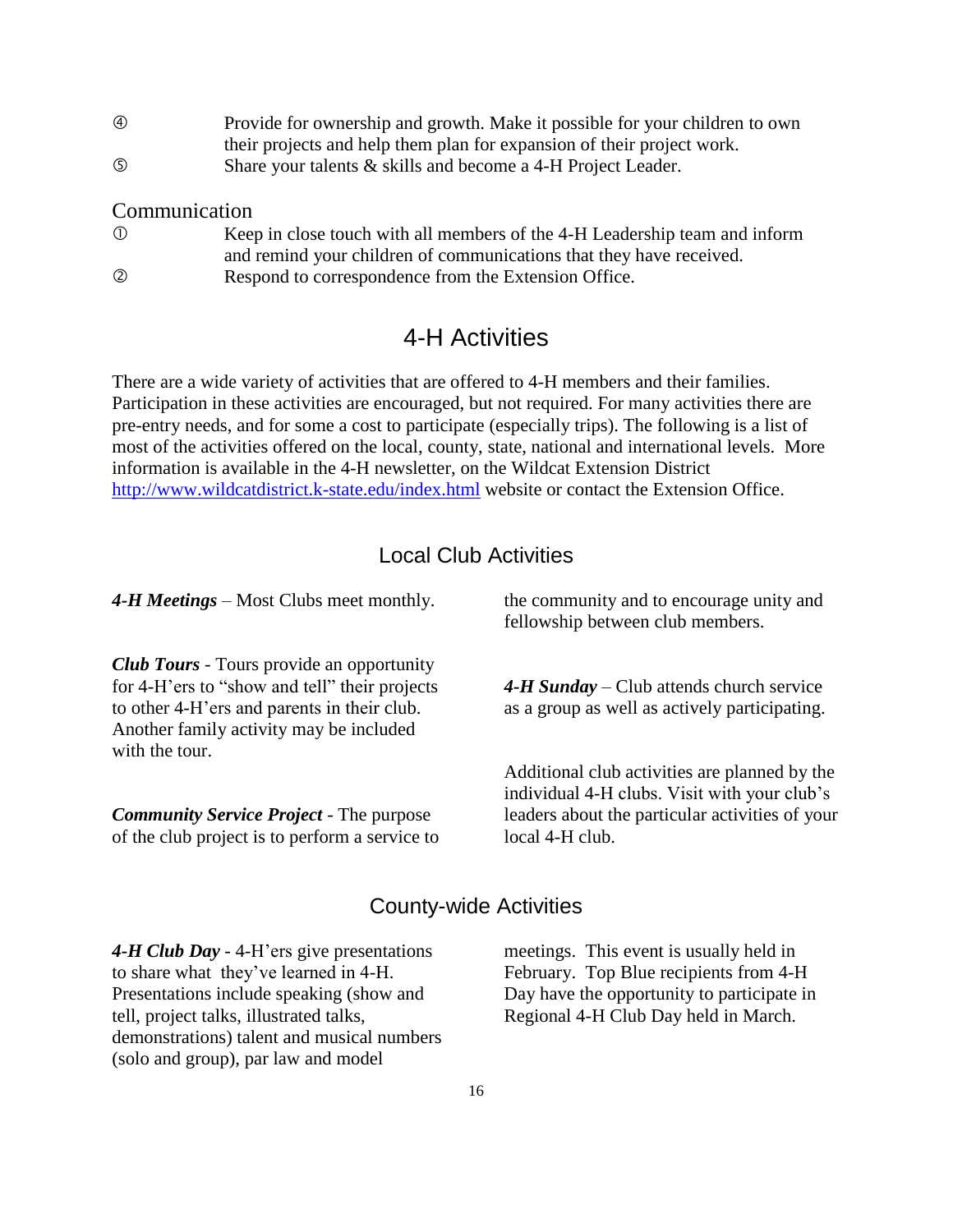*Livestock Shows* – Several livestock shows are held in southeast Kansas from April through June giving 4-H members a chance to exhibit their projects.

*Judging Schools & Contests* – Judging provides the opportunity to learn about making decisions. 4-H members may participate in any judging contest regardless of projects enrolled in. Judging opportunities include horticulture, crops, photography, horses, livestock, meats, and skill-a-thon.

*Labette County Fair* - The Fair provides an opportunity for youth to show their project work. Exhibits are evaluated by judges and receive a ribbon denoting its quality in comparison to a standard. The fair is held in Oswego. The fair book is available in

June and will be on the Wildcat District Extension [http://www.wildcatdistrict.k](http://www.wildcatdistrict.k-state.edu/index.html)[state.edu/index.html](http://www.wildcatdistrict.k-state.edu/index.html) web site. Pre-entry is required for livestock exhibits. Conference judging is used for all divisions.

*4-H Council* – The county 4-H Council is made up of members and leaders from each 4-H club. The Council plans county-wide events, activities and fundraising activities. The council meets four times during a year.

*Officer's Training* - All club officers are asked to attend this yearly event to learn about their office duties and leadership development.

*Achievement Banquet* - Is held at the end of the 4-H year to recognize 4-H members for their accomplishments throughout the year.

### State & National Activities

*Discovery Days* - Discovery Days is a project enrichment and career exploration on the campus of Kansas State University. Youth 13 years old and older can join teens from all over Kansas in conference activities. Registration due April 15, there is a cost.

*District 4-H Horse Show* - 4-H'ers 9 years old and older compete in performance and halter classes to qualify for the State Fair Horse Show. Our show is held in July. Achievement Levels are required.

*Kansas State Fair* - Starts the first Friday after Labor Day, held in Hutchinson. Livestock entries are due July 15. Other entries are due August 15. 4-Hers who receive State Fair Blues or Purples at the 4- H Fair are eligible to exhibit in the 4-H division at the State Fair. The minimum age is 9 for exhibition. Market animals must be nominated by May 1 for beef; June 15 for Sheep and Swine.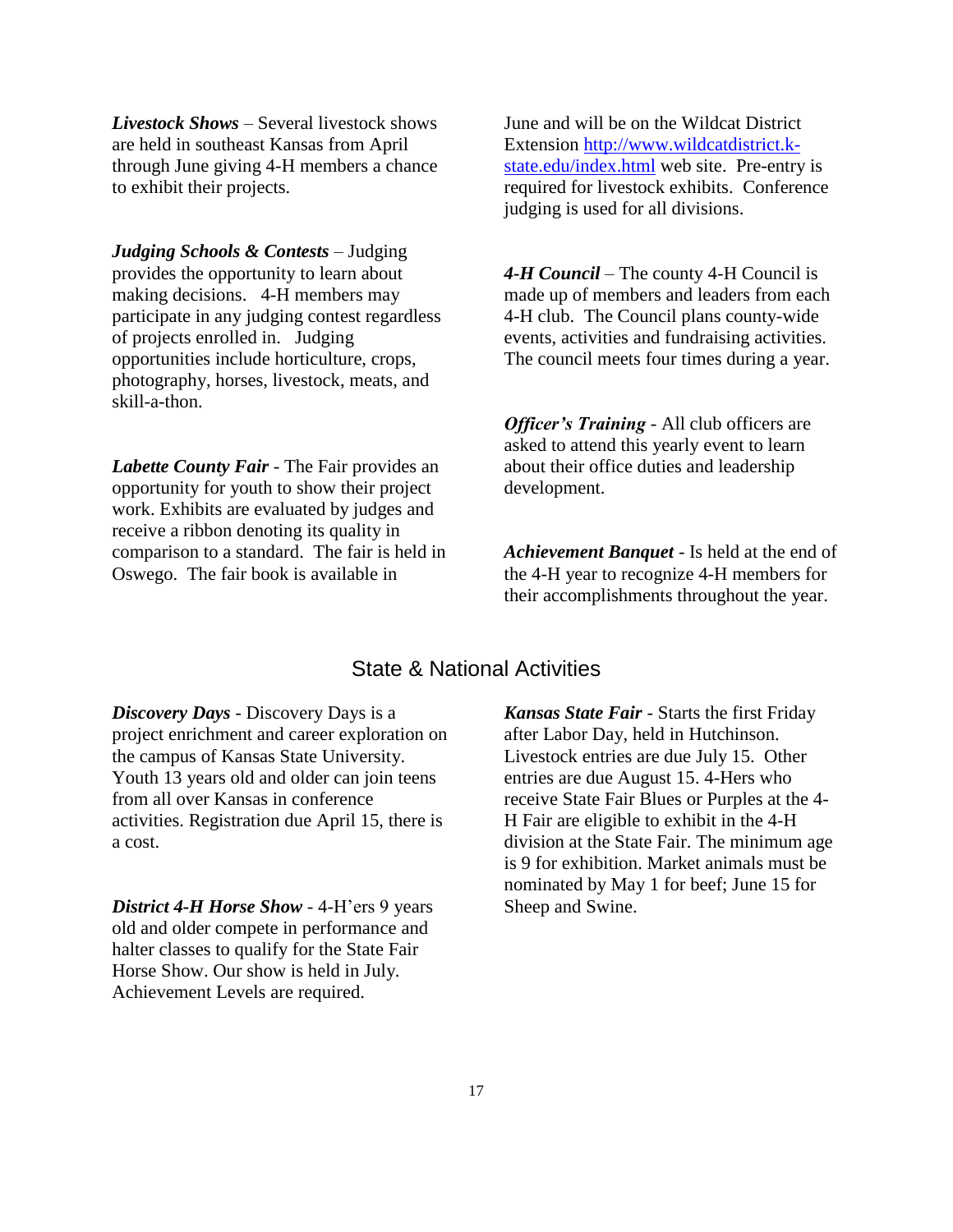#### *Kansas Junior Livestock Show* - 4-H'ers

can enter beef, sheep, and swine in this show held at the Kansas Coliseum. Entry is required by August 15. Market animals must be nominated by May 1 for beef; June 15 for Sheep and Swine.

*National 4-H Week* - A week is set aside annually to recognize and promote 4-H across the country. It is the first full week of October.

*National 4-H Congress* – Annually National 4-H Congress is attended by nearly 1,500 4- H members from all states and territories. Delegates are selected as state winners in

certain project areas based on the Kansas Award Application.

*KYLF* - Kansas Youth Leadership forum is a leadership conference for youth 14 years and older. This event is held in November at Rock Springs. Youth have the opportunity to run for the state 4-H Youth Council.

*Citizenship Washington-Focus* - Each year Kansas selects 55 youth to travel to Washington, D.C. over an 11 day period to attend this citizenship experience at the National 4-H Center. Delegates are involved in citizenship, leadership workshops, in addition to viewing the historic areas. Applications are due in early January.

### Labette County 4-H Time Line

April

This is an outline of most county and state activities that take place and approximate month in which it happens. Dates may change so check each month in your 4-H Newsletter to see the correct date of all events.

### January

|          |                                             | $1 - p + n$ |                                     |
|----------|---------------------------------------------|-------------|-------------------------------------|
| 31       | 4-H Enrollment deadline for County          |             | State 4-H Wildlife Judging Contest  |
|          | Fair Participation-returning member         |             |                                     |
|          | Area KAP Screening                          | May         |                                     |
|          | <b>State Horse Panorama</b>                 |             | 4-H Enrollment deadline for county  |
|          |                                             |             | fair participation-new members only |
| February |                                             |             | Horse Id's due to Extension Office  |
|          | <b>Steer Nomination for County Fair</b>     |             | Steer nominations due for KJLS &    |
|          | 4-H Club Day                                |             | <b>State Fair</b>                   |
|          |                                             |             | <b>KAFCE Scholarship Deadline</b>   |
|          |                                             |             | Nomination day for market swine,    |
| March    |                                             |             | market lambs, market goats, feeder  |
|          | 4-H Council Meeting                         |             | calves and bucket calves LCHS       |
|          | <b>State Shootings Sports Certification</b> |             | ABC Classic Sheep & Goat Show,      |
|          | Workshop                                    |             | Oswego                              |
|          | Regional 4-H Day                            |             |                                     |